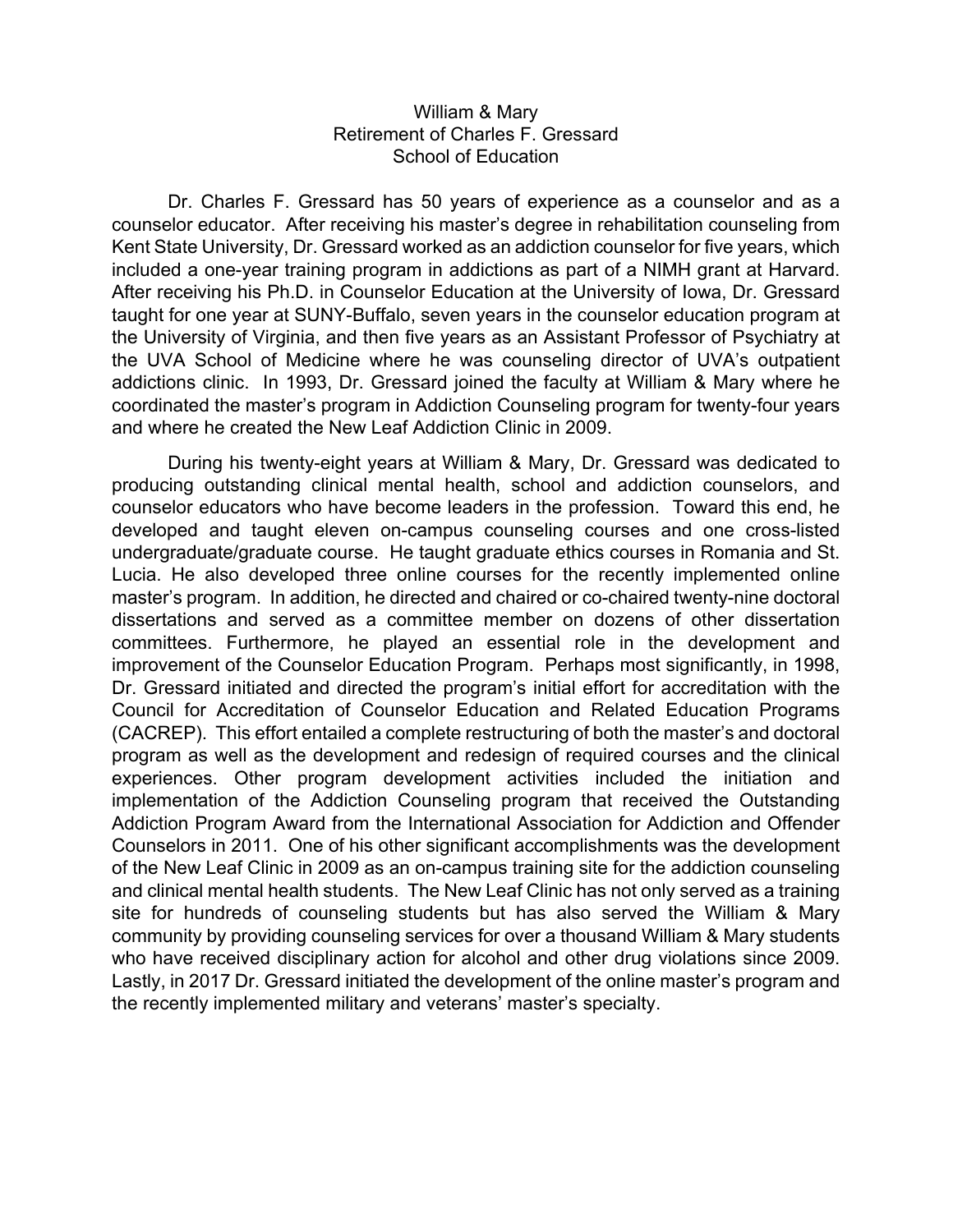Dr. Gressard's scholarly activities focused on the issues of addiction counseling, counseling ethics, and transpersonal counseling. He published thirty state, regional, national, and international journal articles, two monographs, eleven book chapters, and made sixteen international presentations, one-hundred-and-fifteen national and regional presentations, sixty-four state presentations, and innumerable local presentations and workshops. At William & Mary, he received eighteen research and training grants totaling over 1.5 million dollars. Lastly, he served on the editorial board for the *Romanian Counseling Journal*, the *Journal for Counseling and Development*, and *Counselor Education and Supervision.*

Dr. Gressard has a long history of service and leadership for the School of Education and for William & Mary. In the School of Education, he twice served as coordinator of the counseling program and served for five years as the department chair of the School Psychology and Counselor Education department. He also chaired the Faculty Evaluation Committee, the Diversity Committee, the Academic Affairs Committee, and served on the School of Education's Executive Committee. For William & Mary, he served from 2008 to 2014 on the Strategic Planning Committee and from 2009 to 2013 he served on the Faculty Assembly. He was elected President of the Faculty Assembly for the 2012-2013 academic year. In recognition of his accomplishments and his service, Dr. Gressard was named Chancellor Professor of School of Education in 2015.

Dr. Gressard also provided significant leadership for the counseling profession at the state, national, and international levels. At the state level he served as chair of the Virginia Board of Counseling, which is the state licensure board for professional counselors in the Virginia Department of Health Professions. He also co-founded and chaired the Department of Health Profession's impaired professional program and served on that committee for ten years. In addition, Dr. Gressard served on the Virginia Alcohol Safety Action Program's advisory board and is a member of the Virginia Counselors Association Foundation's Board of Directors. At the national level, Dr. Gressard held leadership positions in three major national counseling organizations: he was board chair of the National Board for Certified Counselors, he was secretary and executive member for the Association for Spiritual, Ethical, and Religious Values in Counseling, and he served on the 2009 CACREP Standards Revision Committee and as Vice-Chair of CACREP. During the 2017-2018 he took a year's leave of absence from William & Mary to serve as the interim president/CEO of CACREP. Internationally, he served as a founding member and steering committee chair of the International Registry of Counselor Education Programs.

Dr. Gressard also received state and national recognition for his contributions in leadership roles. At the state level he received the Virginia Counselors Association's (VCA) Career Service Award in 1998, the Virginia School Counselors Association Counselor of the Year in 2001, the Virginia Summer Institute for Addiction Studies' Visionary Leadership Award in 2007 and VCA's John R. Cook Award for Meritorious Service to the Profession in 2020. At the national level, Dr. Gressard received the University of Iowa Rehabilitation Counseling program's Alumni of the Year award in 2004, Chi Sigma Iota's Thomas J. Sweeny National Leadership Award in 2008, the Association for Counselor Education and Supervision's (ACES) Excellence in Standards Award in 2009, the Southern ACES Outstanding Mentor Award in 2016, the American Counseling